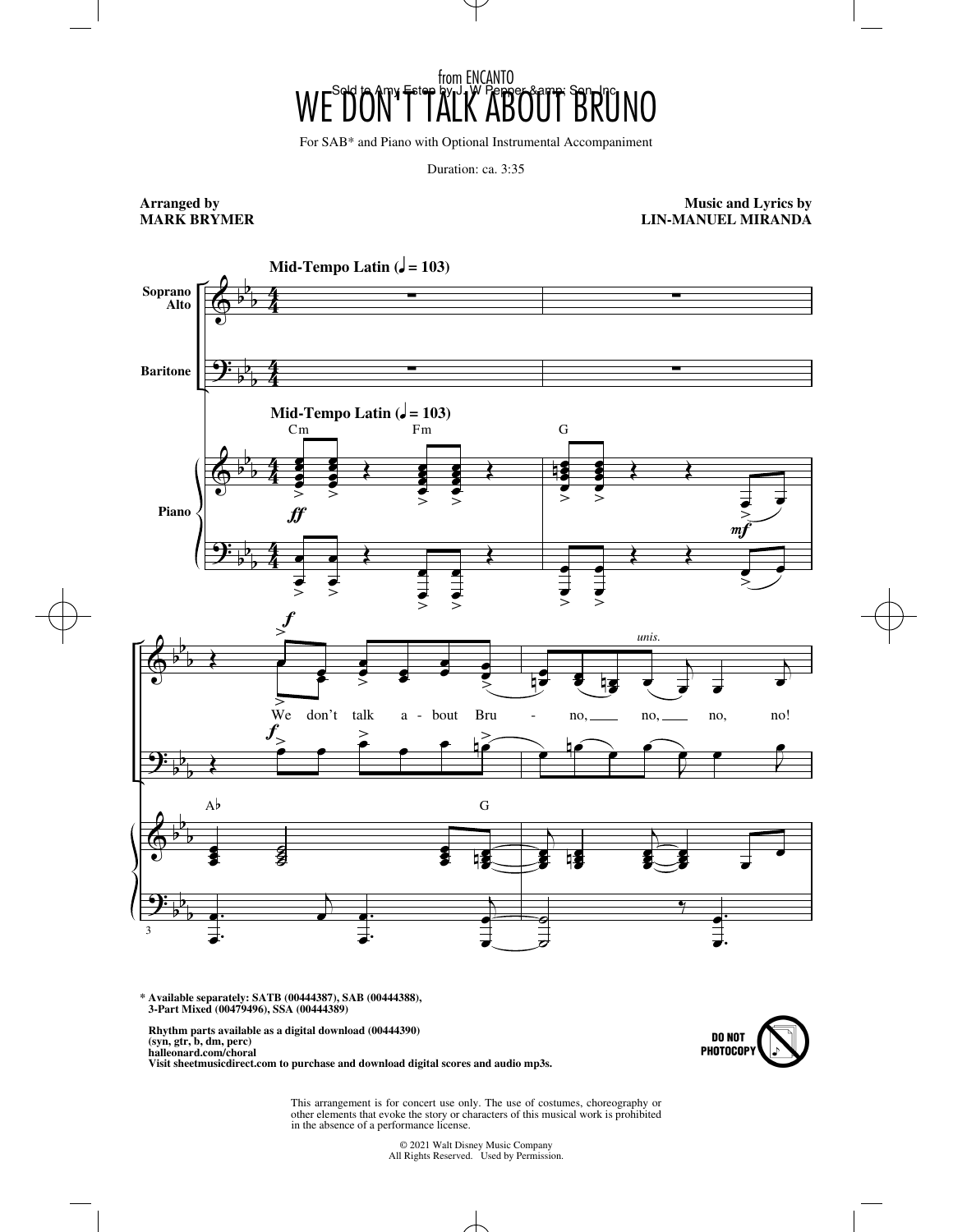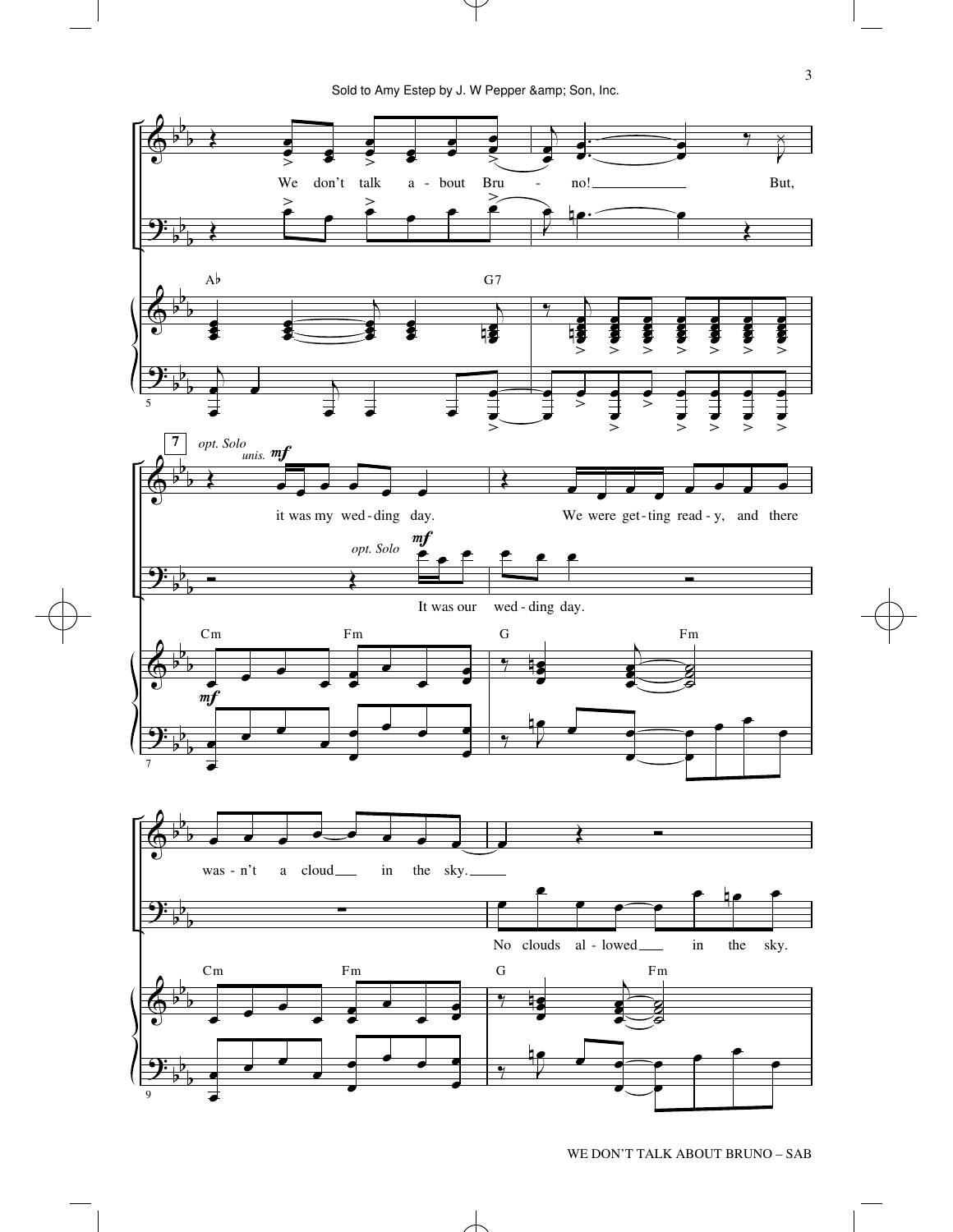

WE DON'T TALK ABOUT BRUNO – SAB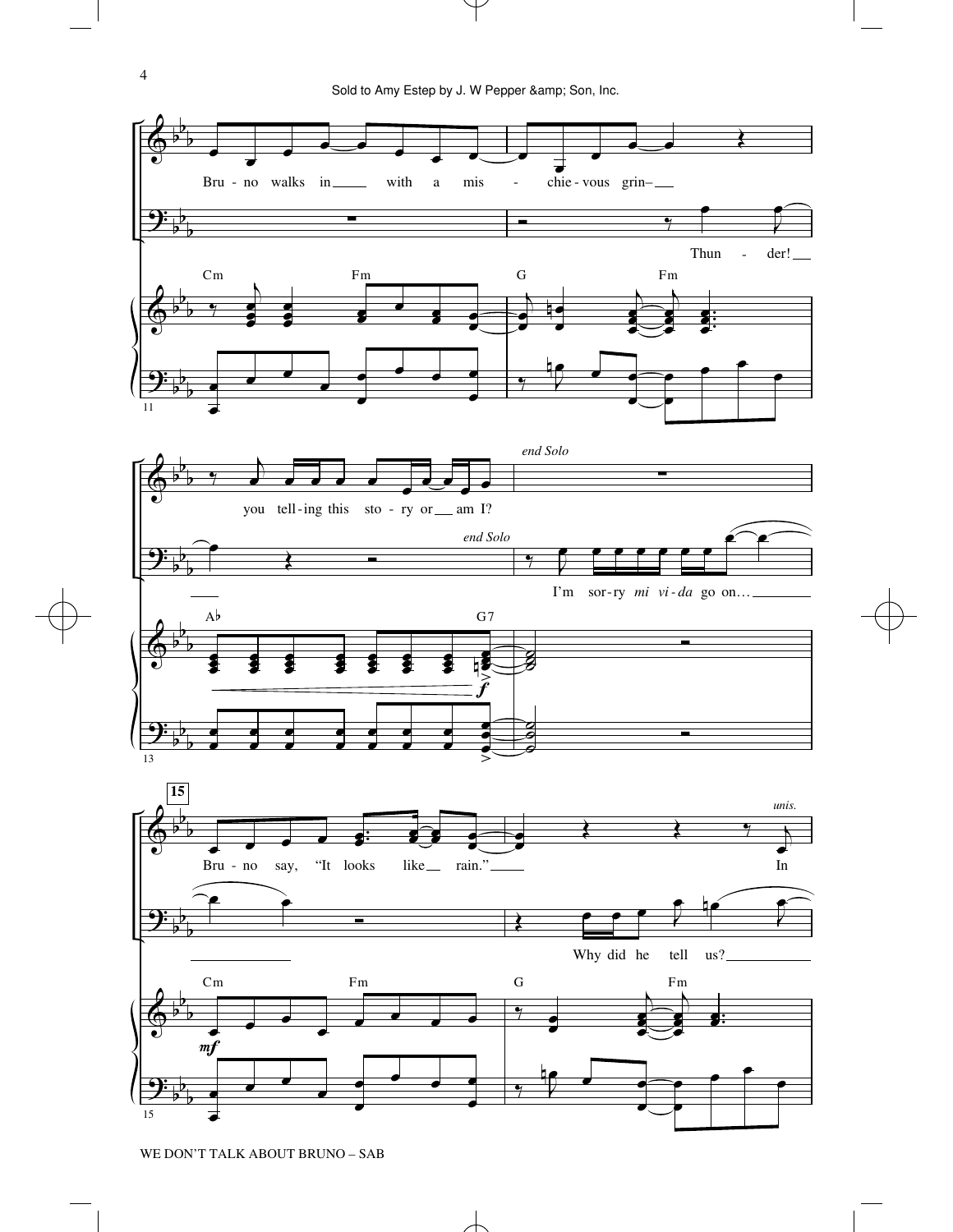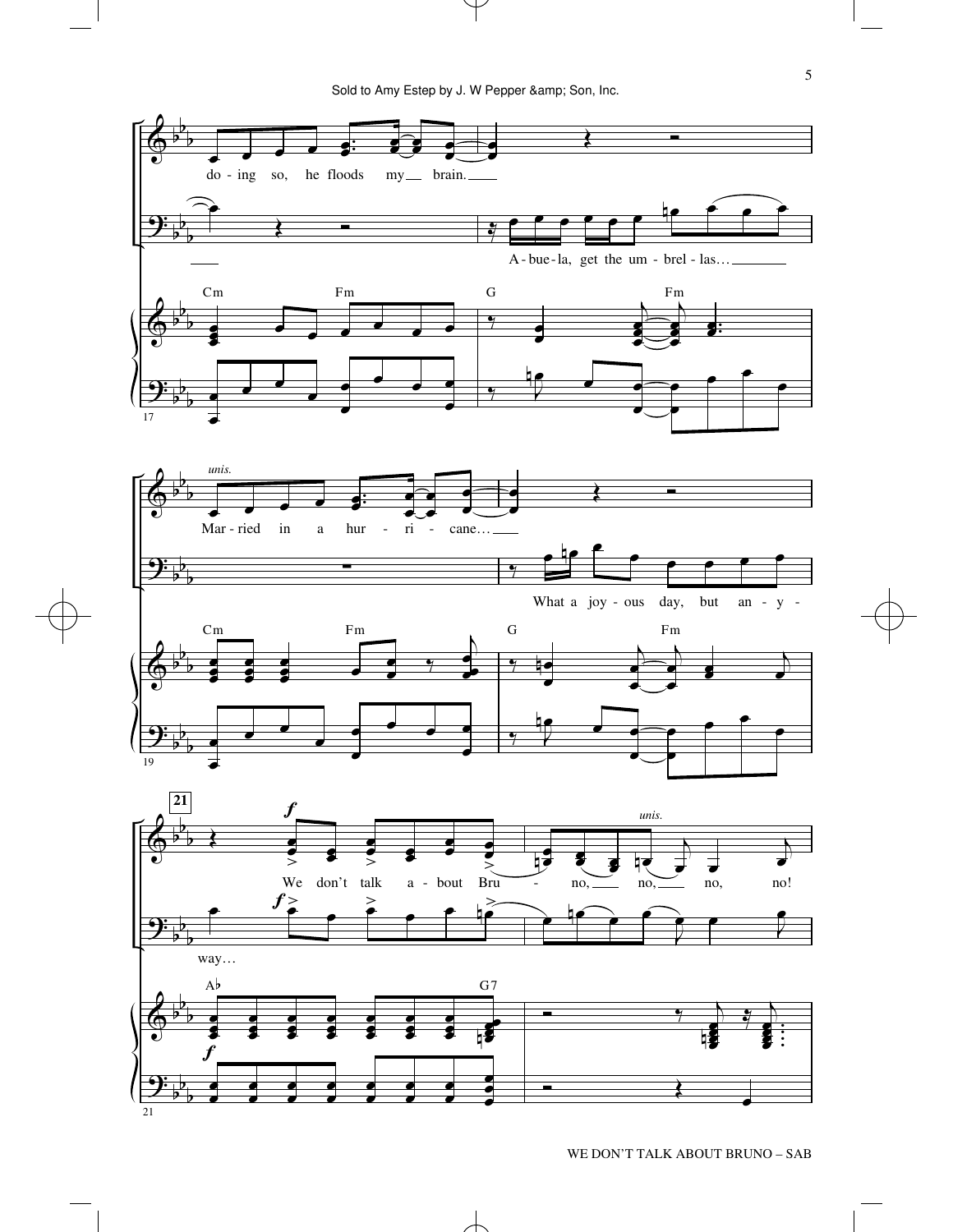



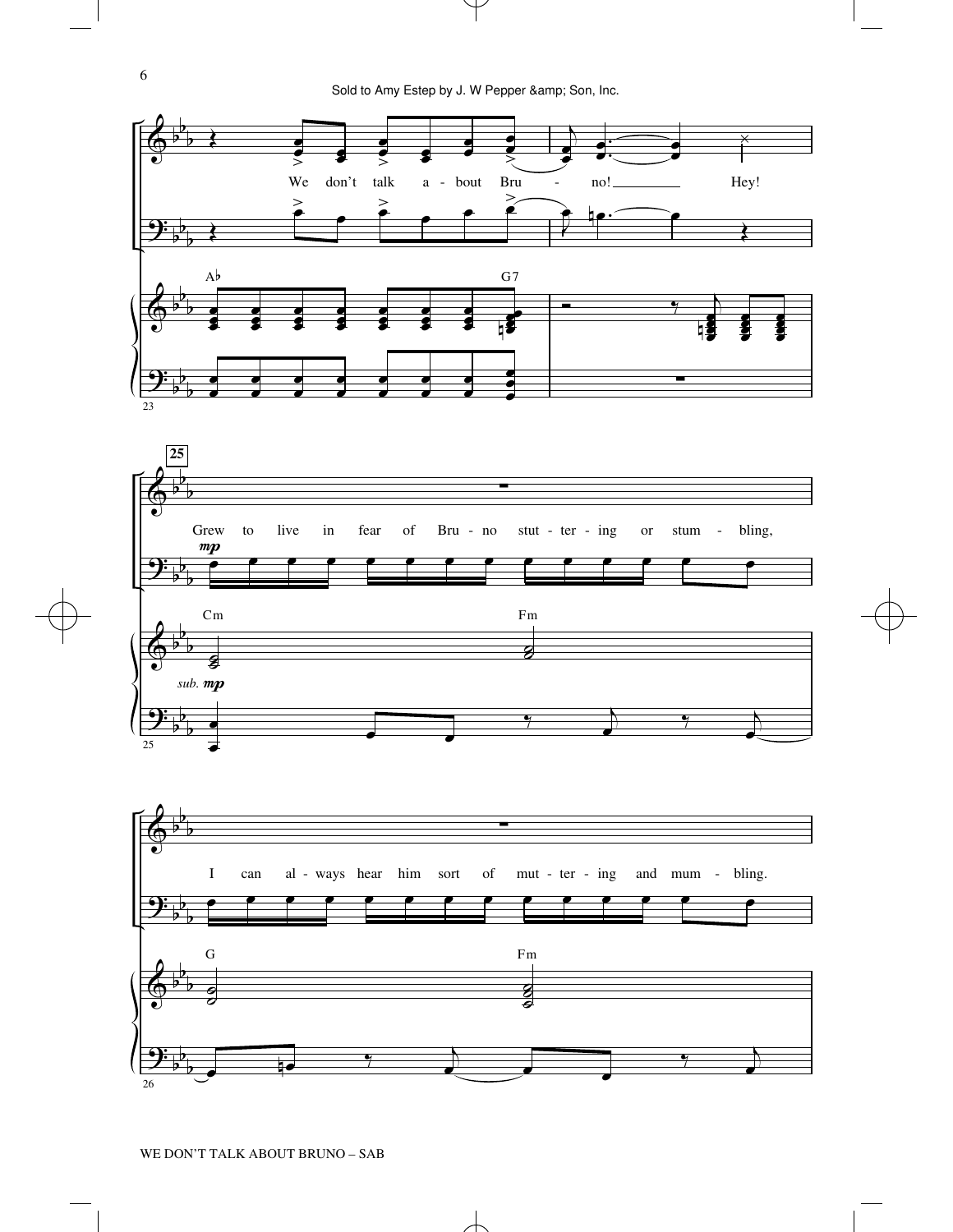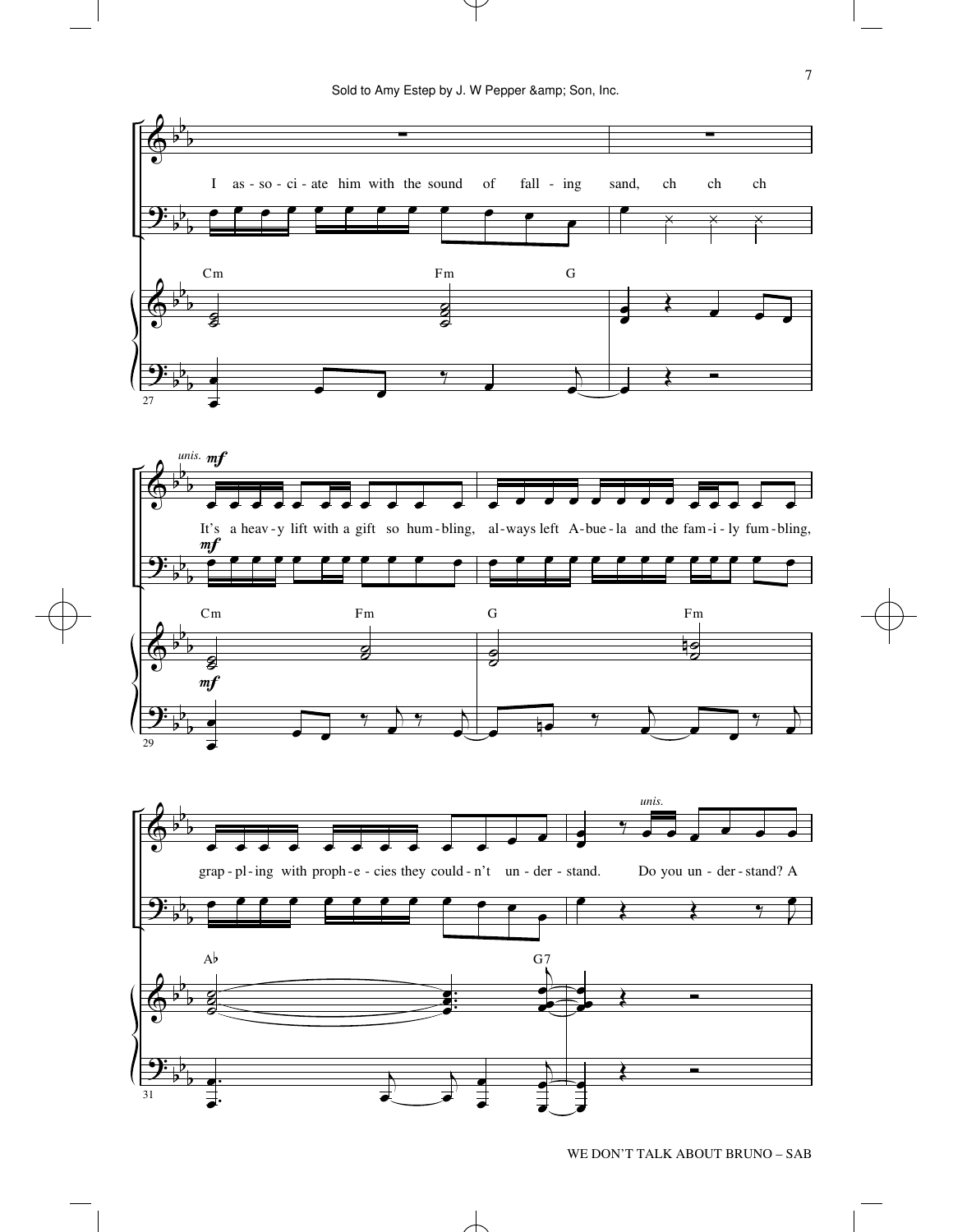



8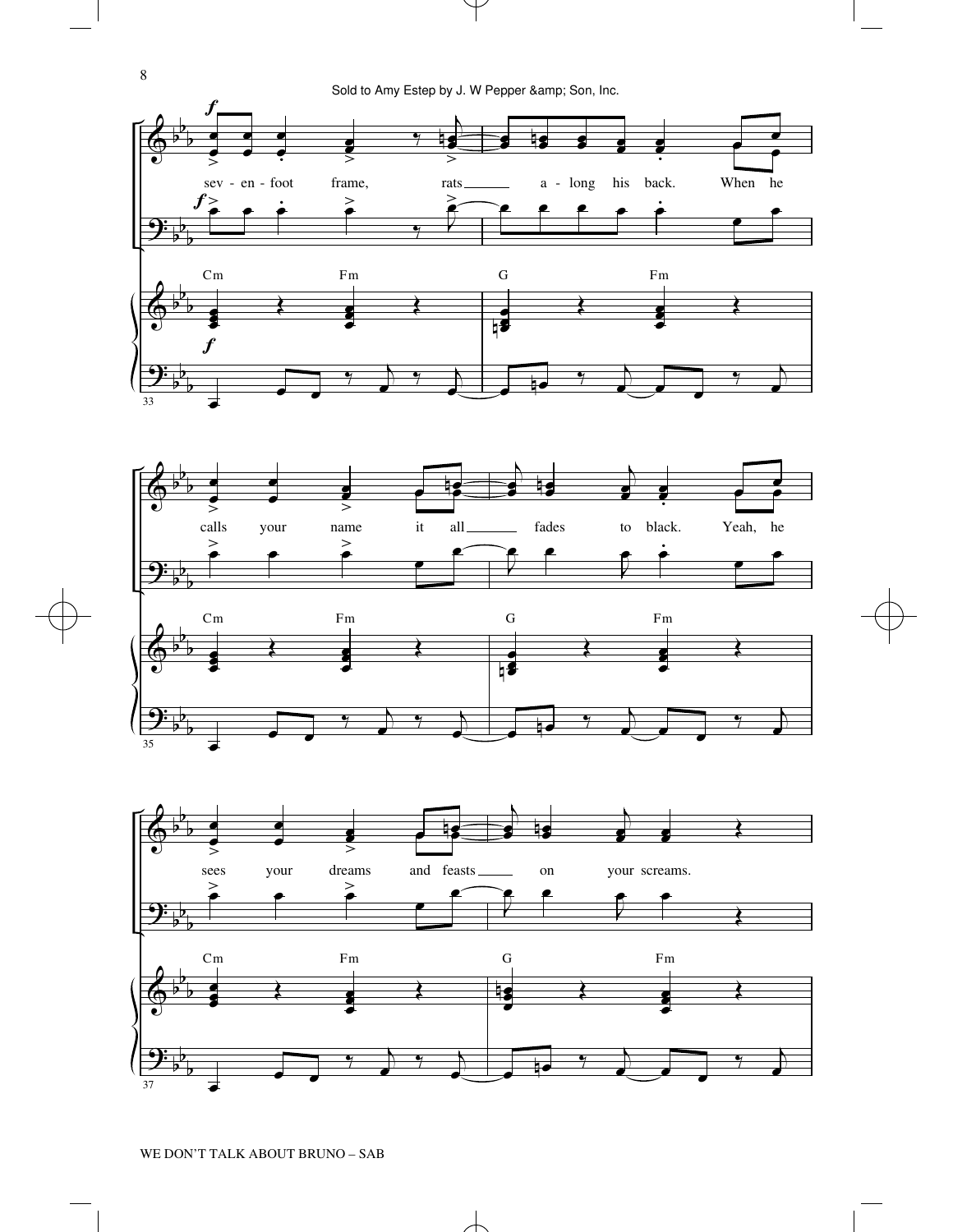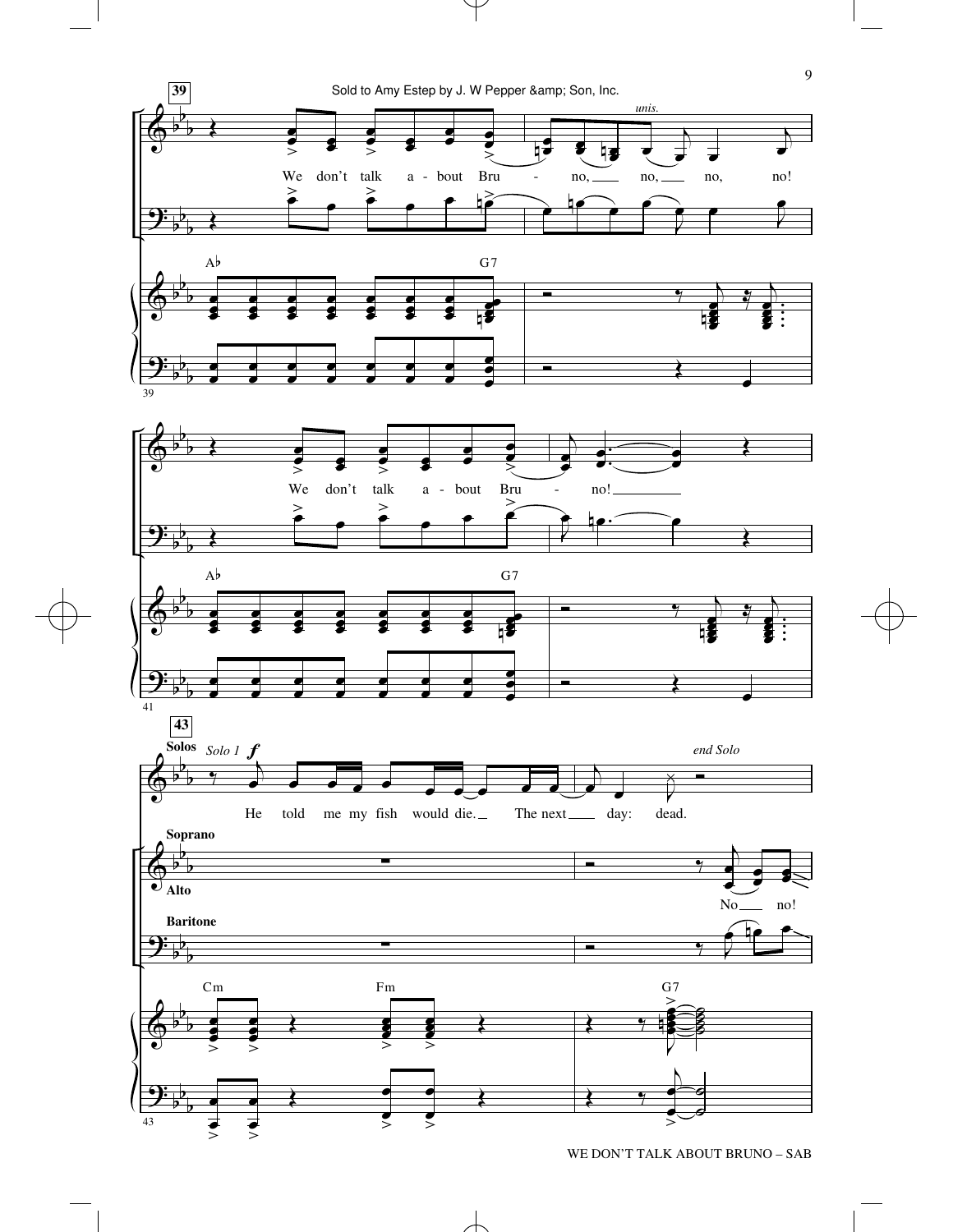

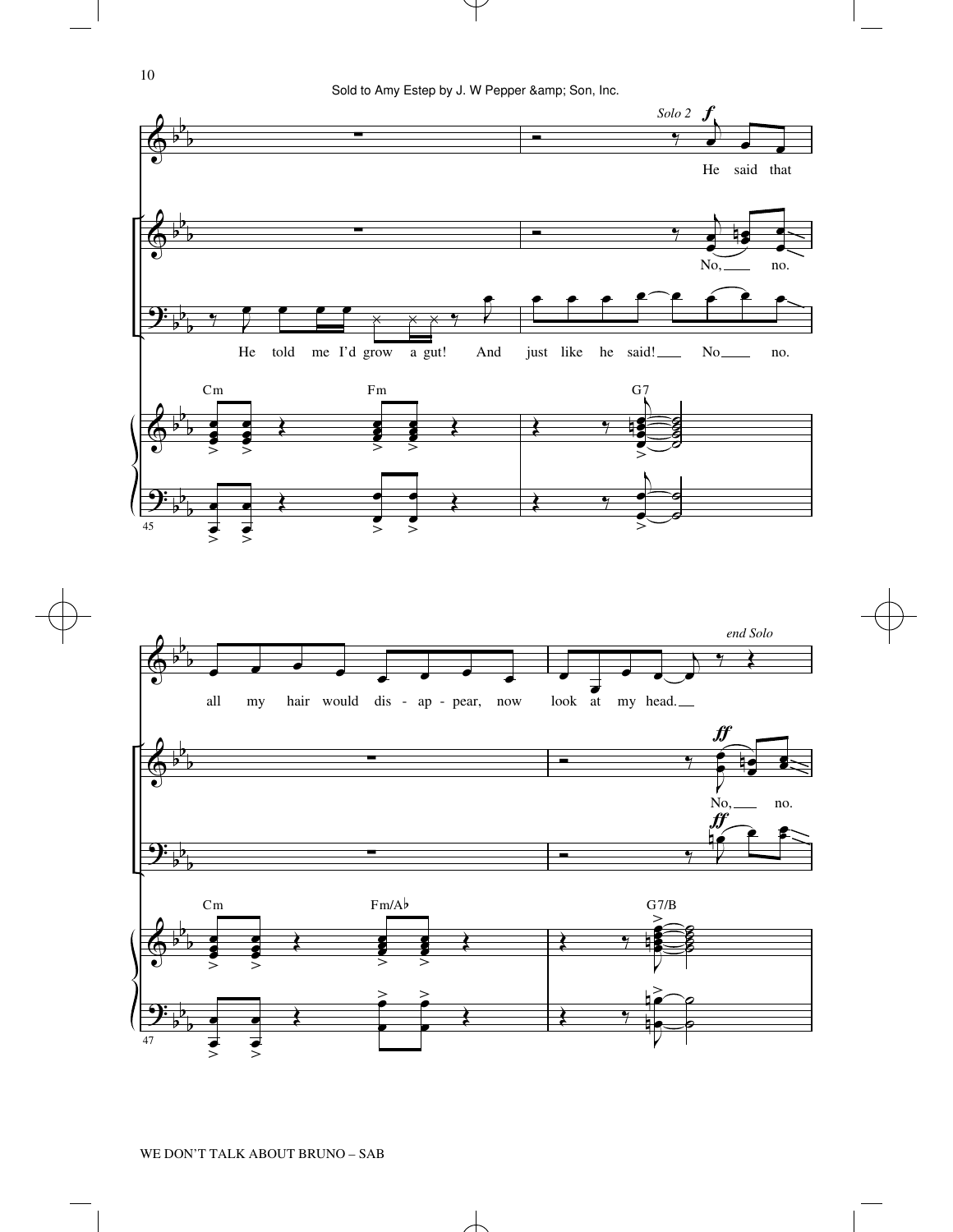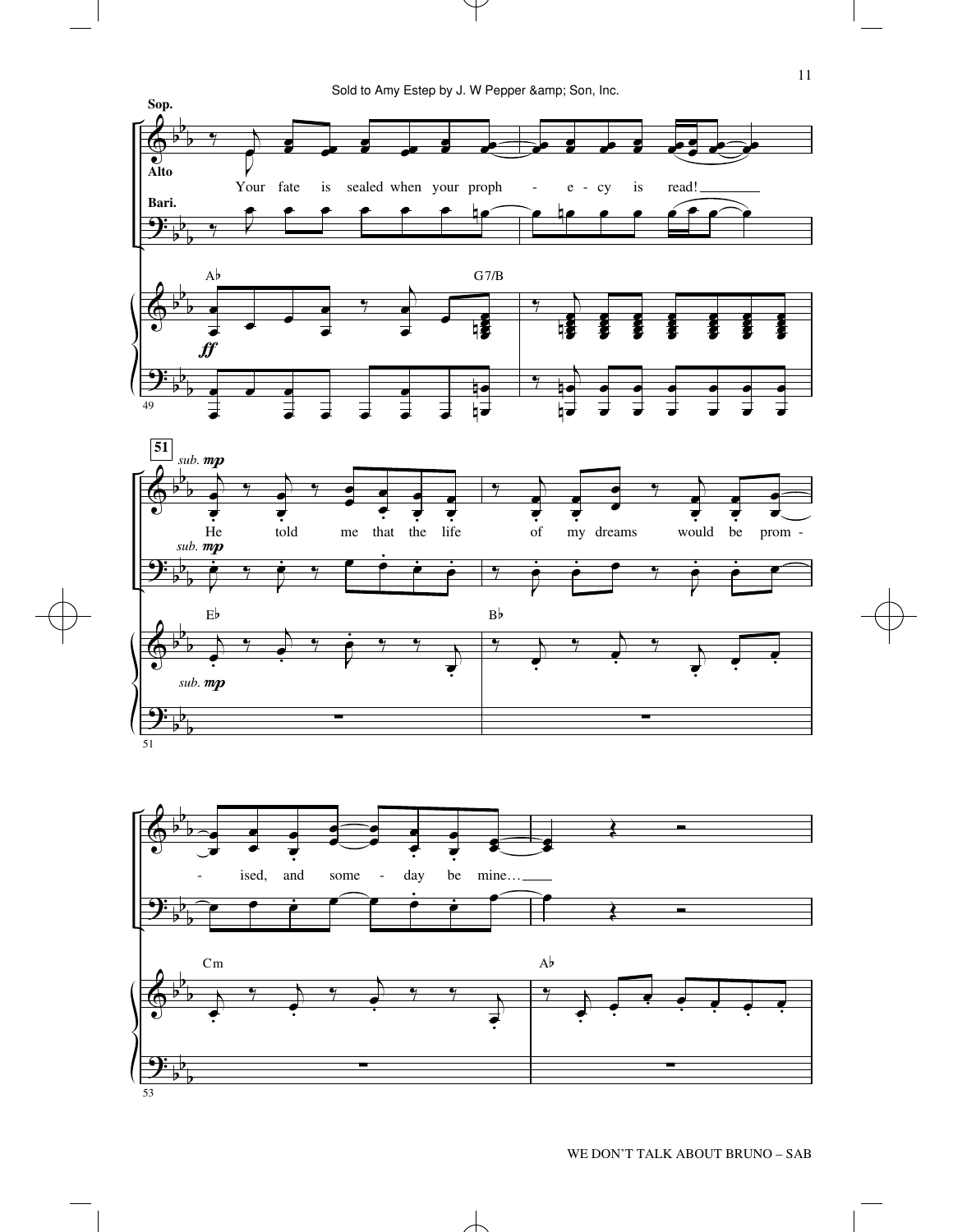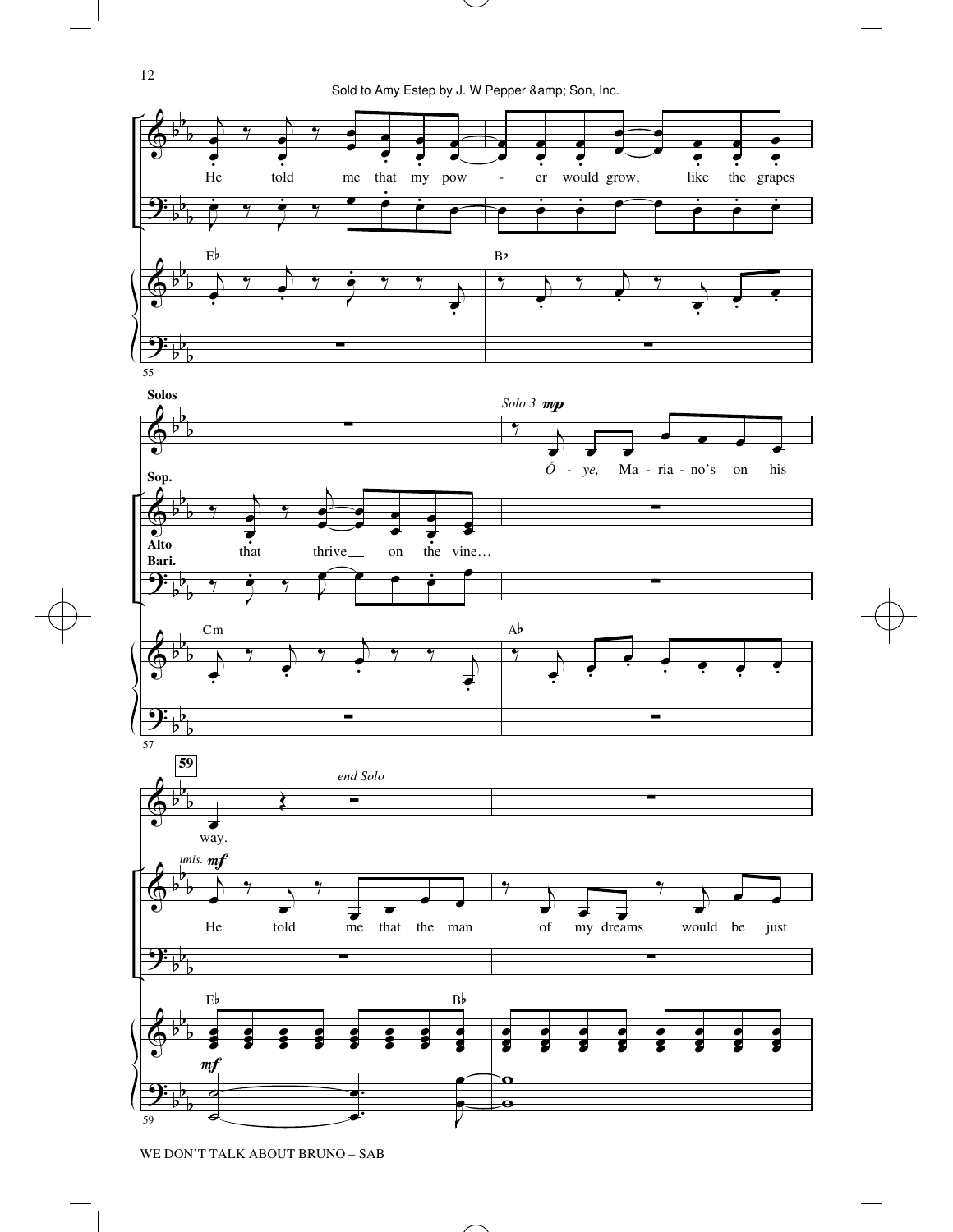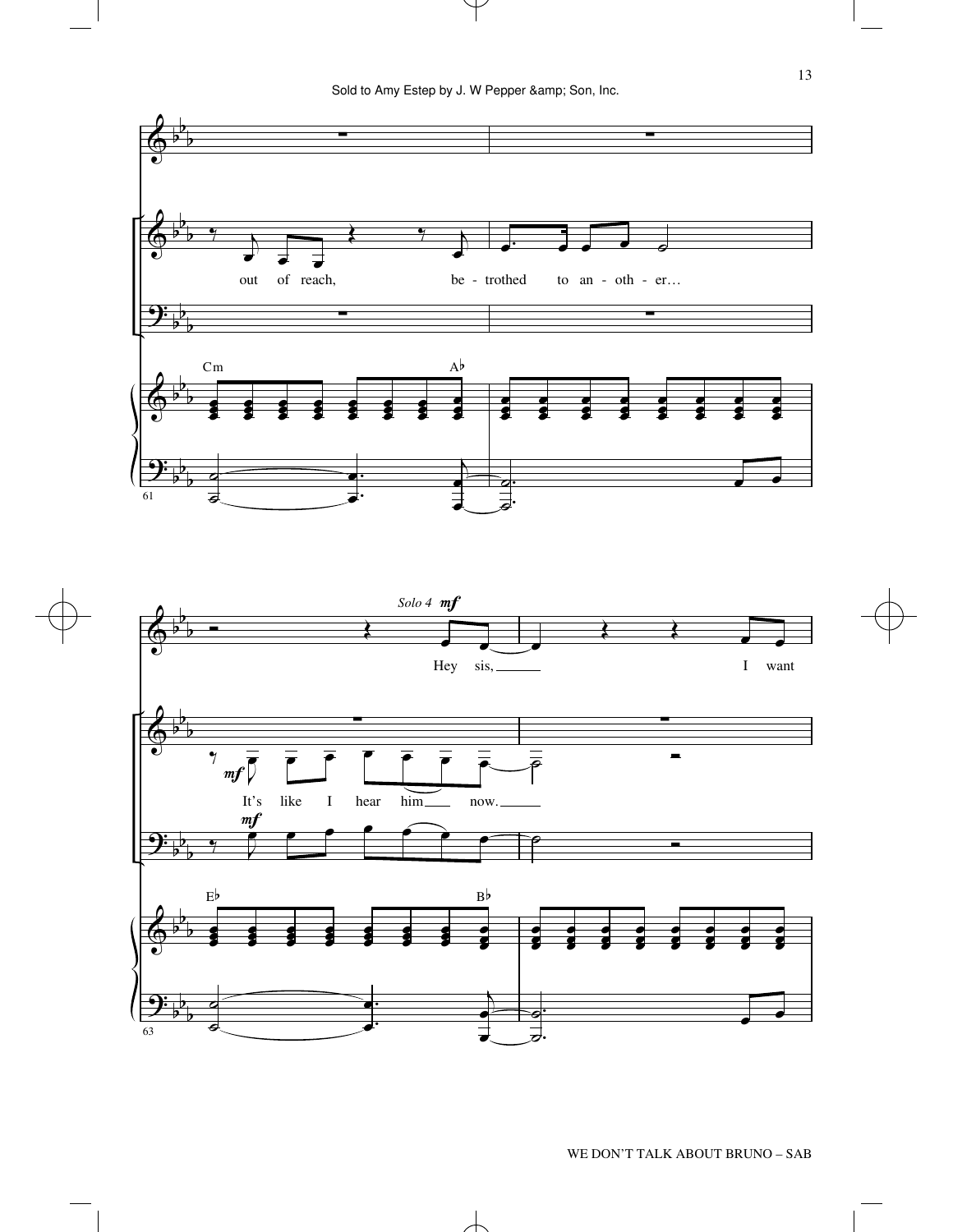Sold to Amy Estep by J. W Pepper & amp; Son, Inc.

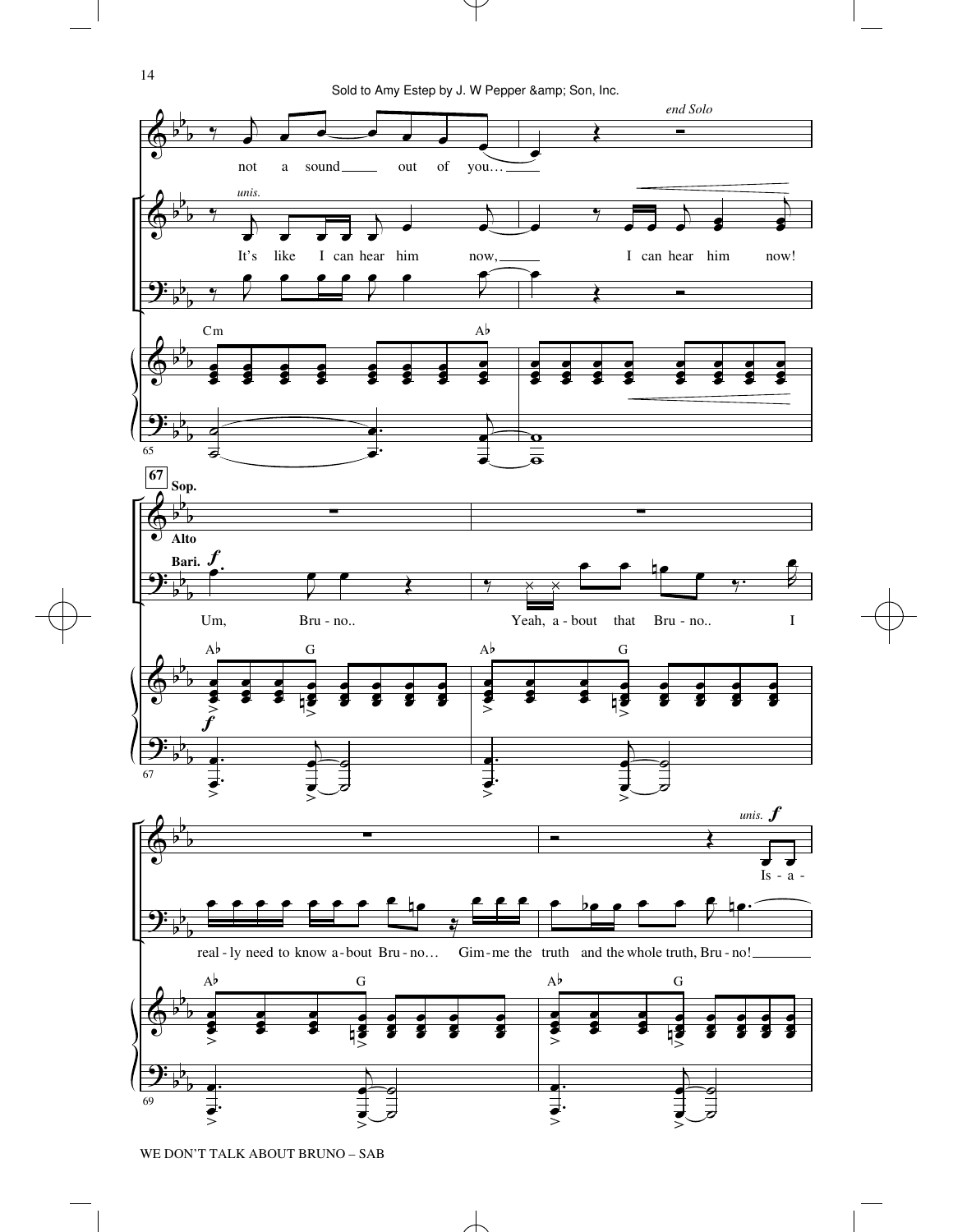Sold to Amy Estep by J. W Pepper & amp; Son, Inc.

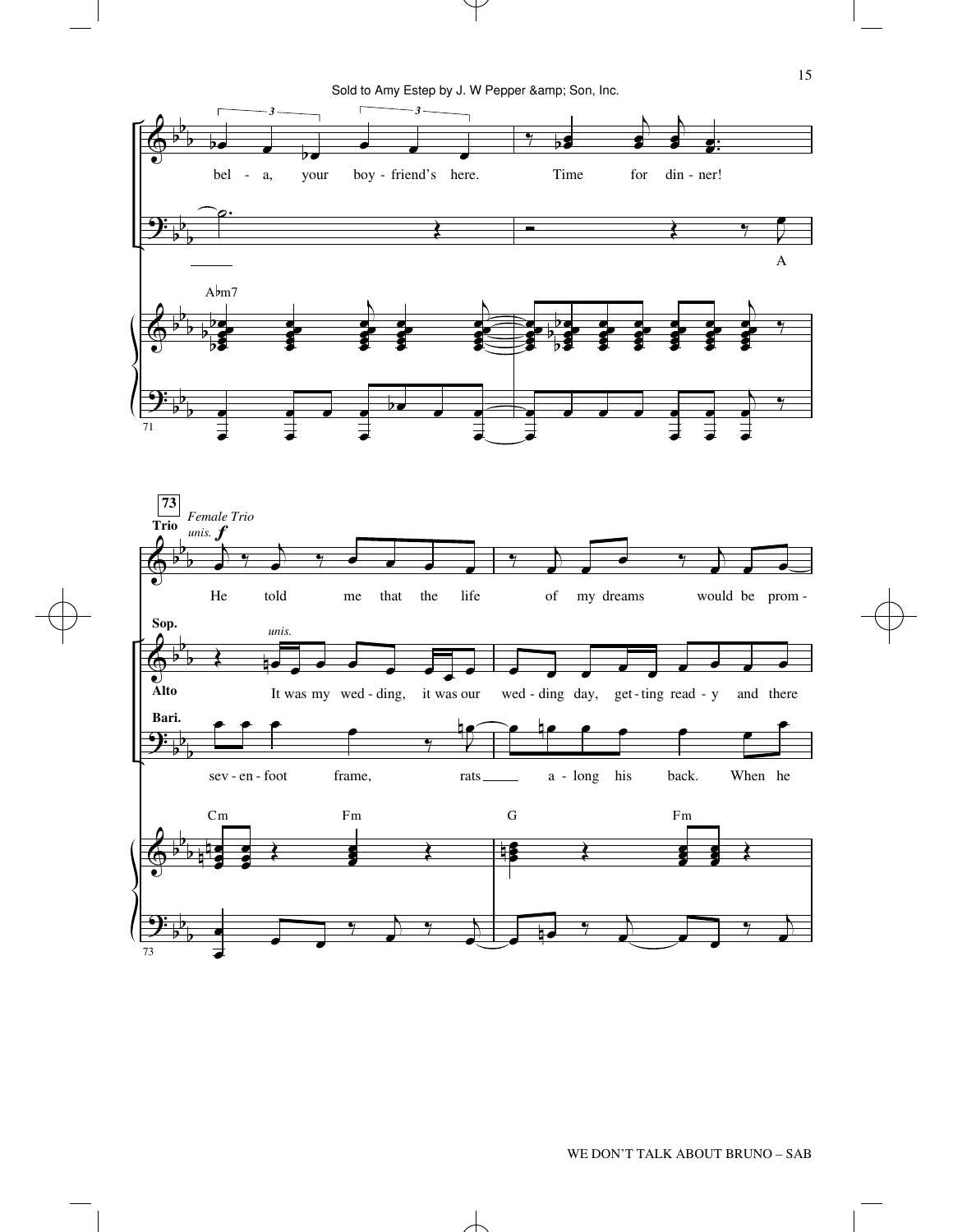

16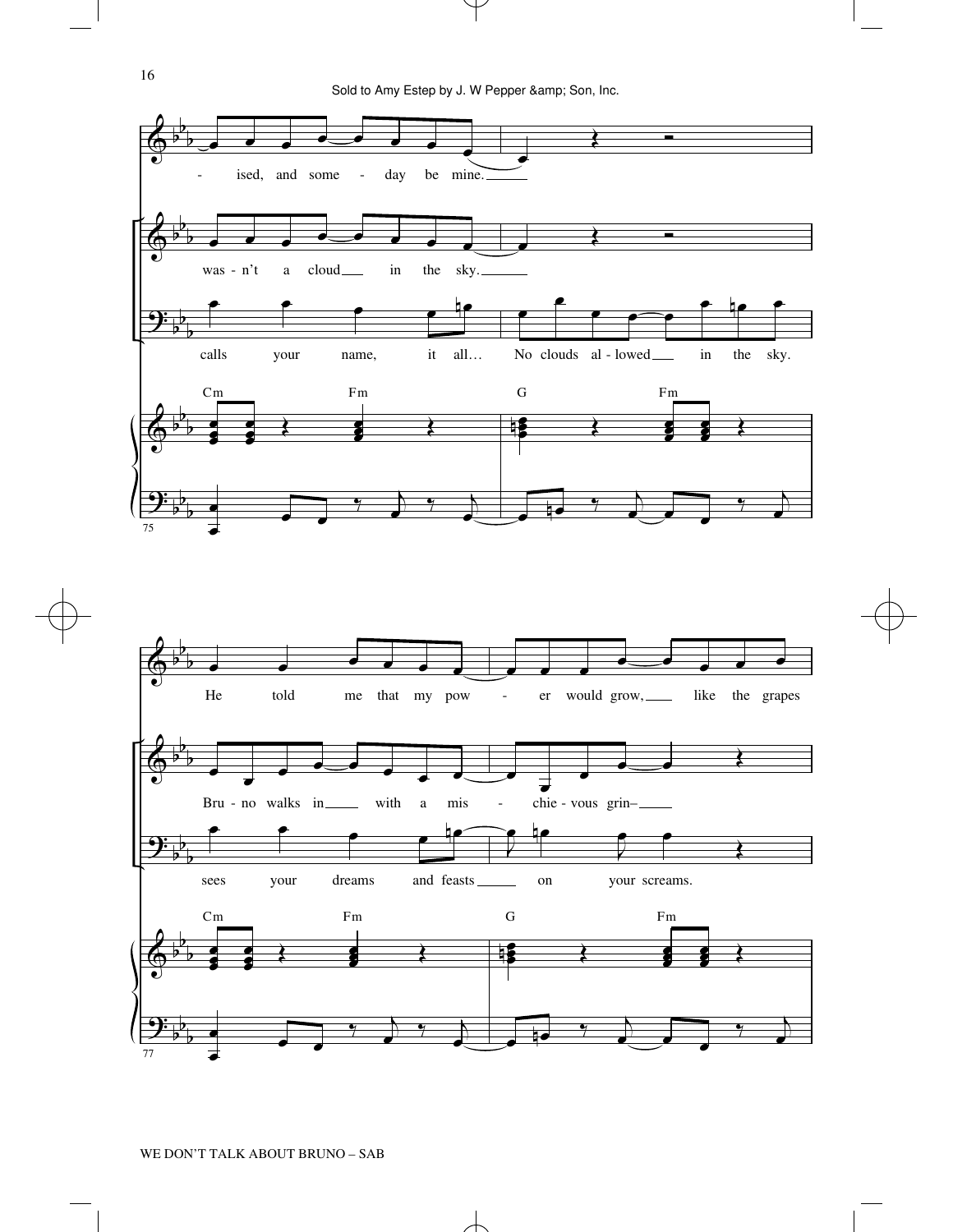

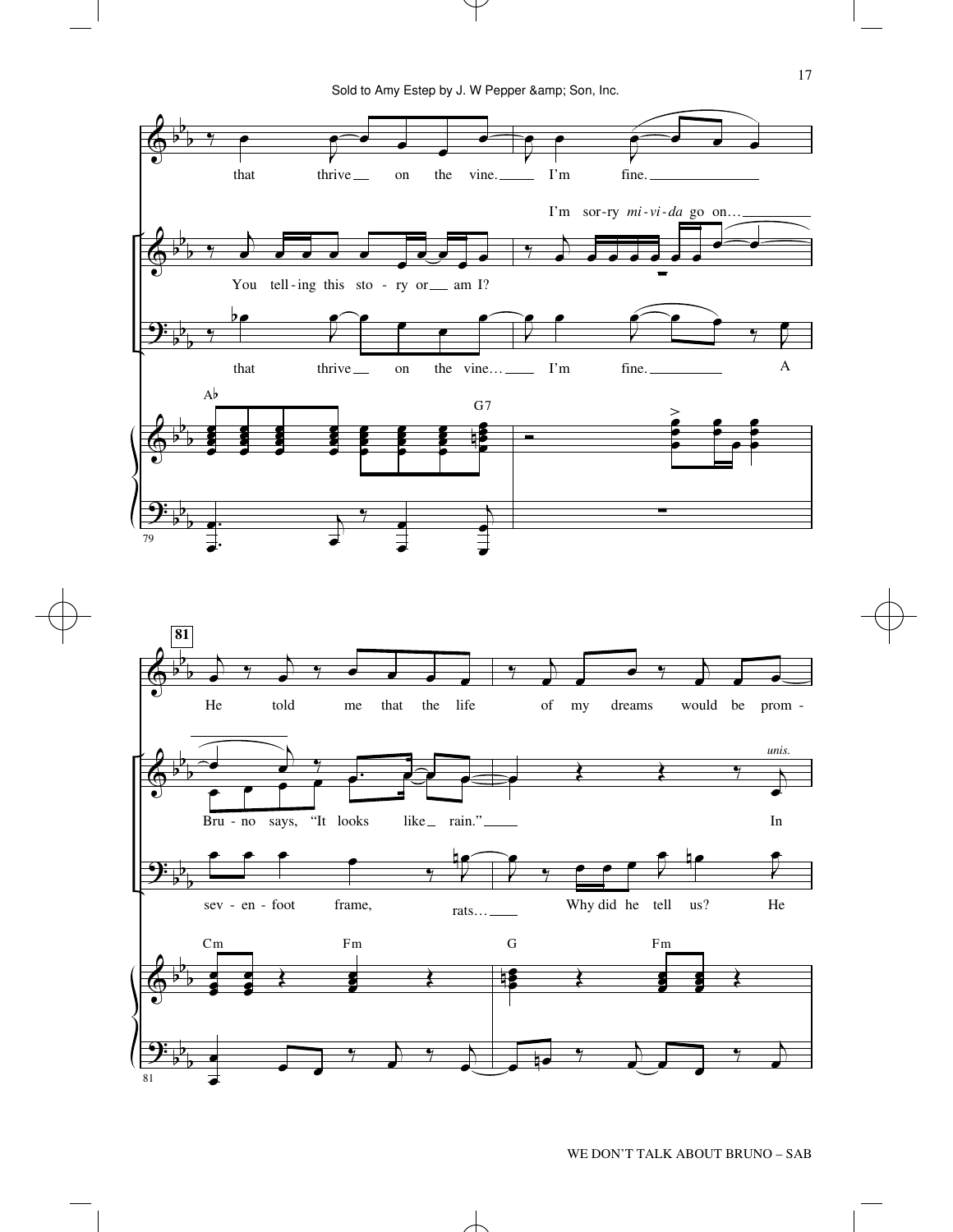

18